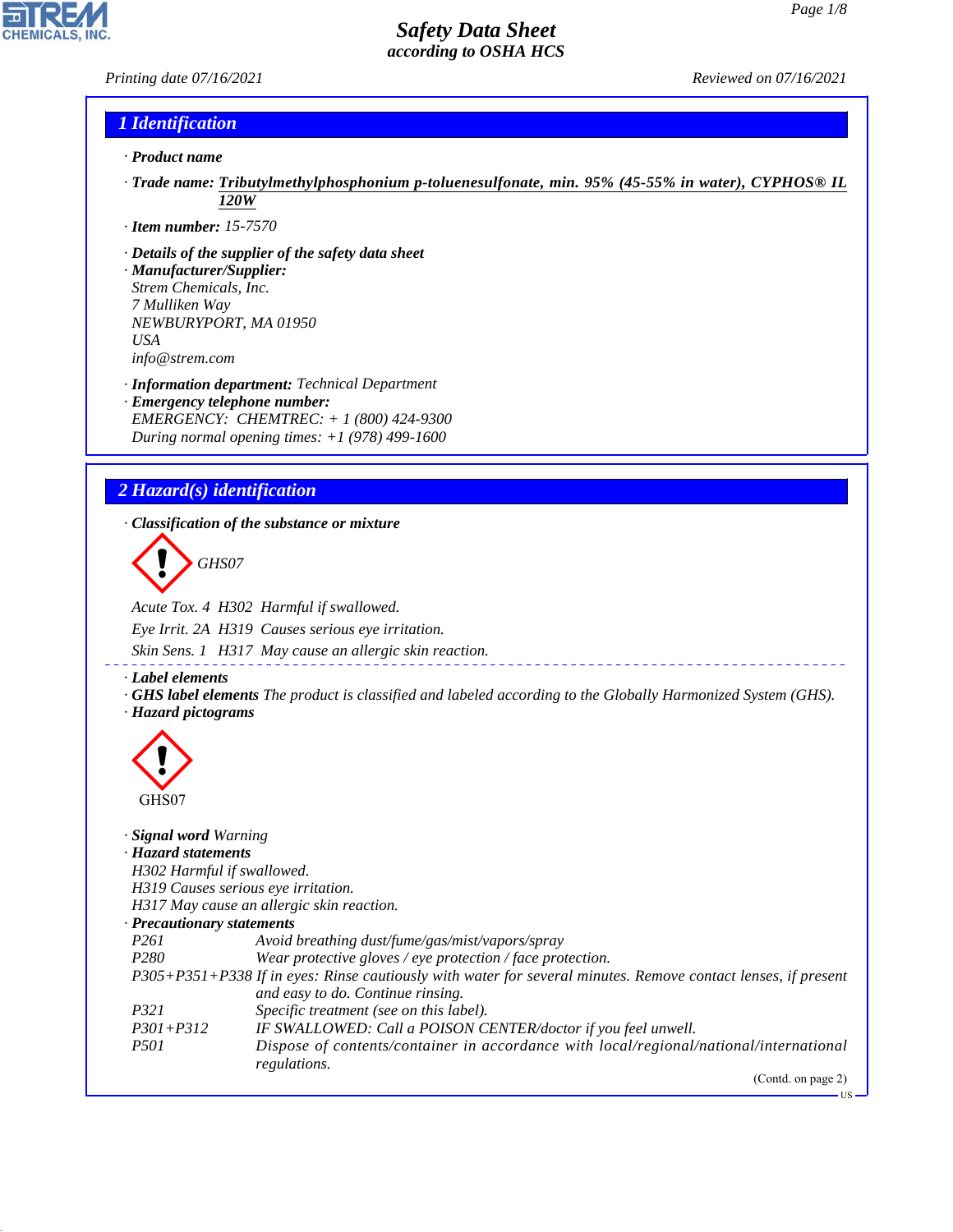

- *In case of unconsciousness place patient stably in side position for transportation.*
- *· After skin contact: Immediately wash with water and soap and rinse thoroughly.*
- *· After eye contact:*
- *Rinse opened eye for several minutes under running water. If symptoms persist, consult a doctor.*
- *· After swallowing: Immediately call a doctor.*
- *· Information for doctor:*
- *· Most important symptoms and effects, both acute and delayed No further relevant information available.*
- *· Indication of any immediate medical attention and special treatment needed*
- *No further relevant information available.*

# *5 Fire-fighting measures*

- *· Extinguishing media*
- *· Suitable extinguishing agents: Use fire fighting measures that suit the environment.*
- *· Special hazards arising from the substance or mixture No further relevant information available.*
- *· Advice for firefighters*

44.1.1

*· Protective equipment: No special measures required.*

(Contd. on page 3)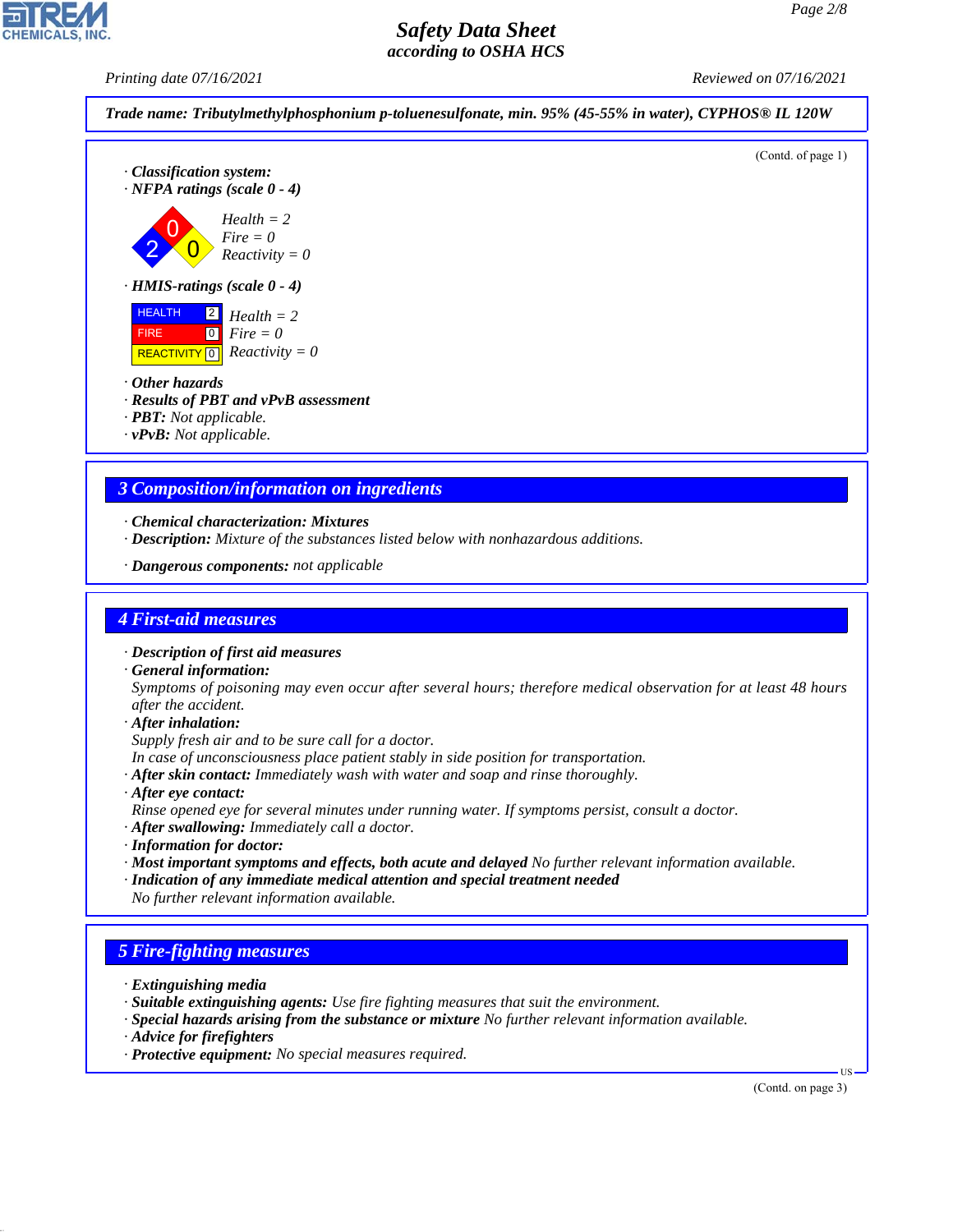*Printing date 07/16/2021 Reviewed on 07/16/2021*

*Trade name: Tributylmethylphosphonium p-toluenesulfonate, min. 95% (45-55% in water), CYPHOS® IL 120W*

(Contd. of page 2)

## *6 Accidental release measures*

- *· Personal precautions, protective equipment and emergency procedures Not required.*
- *· Environmental precautions: Do not allow to enter sewers/ surface or ground water.*

*· Methods and material for containment and cleaning up:*

*Absorb with liquid-binding material (sand, diatomite, acid binders, universal binders, sawdust).*

#### *· Reference to other sections*

- *See Section 7 for information on safe handling.*
- *See Section 8 for information on personal protection equipment.*
- *See Section 13 for disposal information.*

## *· Protective Action Criteria for Chemicals*

*· PAC-1:*

*None of the ingredients is listed.*

*· PAC-2:*

*None of the ingredients is listed.*

*· PAC-3:*

*None of the ingredients is listed.*

## *7 Handling and storage*

*· Handling:*

- *· Precautions for safe handling No special precautions are necessary if used correctly.*
- *· Information about protection against explosions and fires: No special measures required.*
- *· Conditions for safe storage, including any incompatibilities*
- *· Storage:*
- *· Requirements to be met by storerooms and receptacles: No special requirements.*
- *· Information about storage in one common storage facility: Not required.*
- *· Further information about storage conditions: Keep receptacle tightly sealed.*
- *· Specific end use(s) No further relevant information available.*

## *8 Exposure controls/personal protection*

- *· Additional information about design of technical systems: No further data; see item 7.*
- *· Control parameters*
- *· Components with limit values that require monitoring at the workplace:*

*The product does not contain any relevant quantities of materials with critical values that have to be monitored at the workplace.*

- *· Additional information: The lists that were valid during the creation were used as basis.*
- *· Exposure controls*

44.1.1

- *· Personal protective equipment:*
- *· General protective and hygienic measures: Keep away from foodstuffs, beverages and feed. Immediately remove all soiled and contaminated clothing. Wash hands before breaks and at the end of work. Avoid contact with the eyes. Avoid contact with the eyes and skin.*
- *· Breathing equipment: Not required.*

(Contd. on page 4)

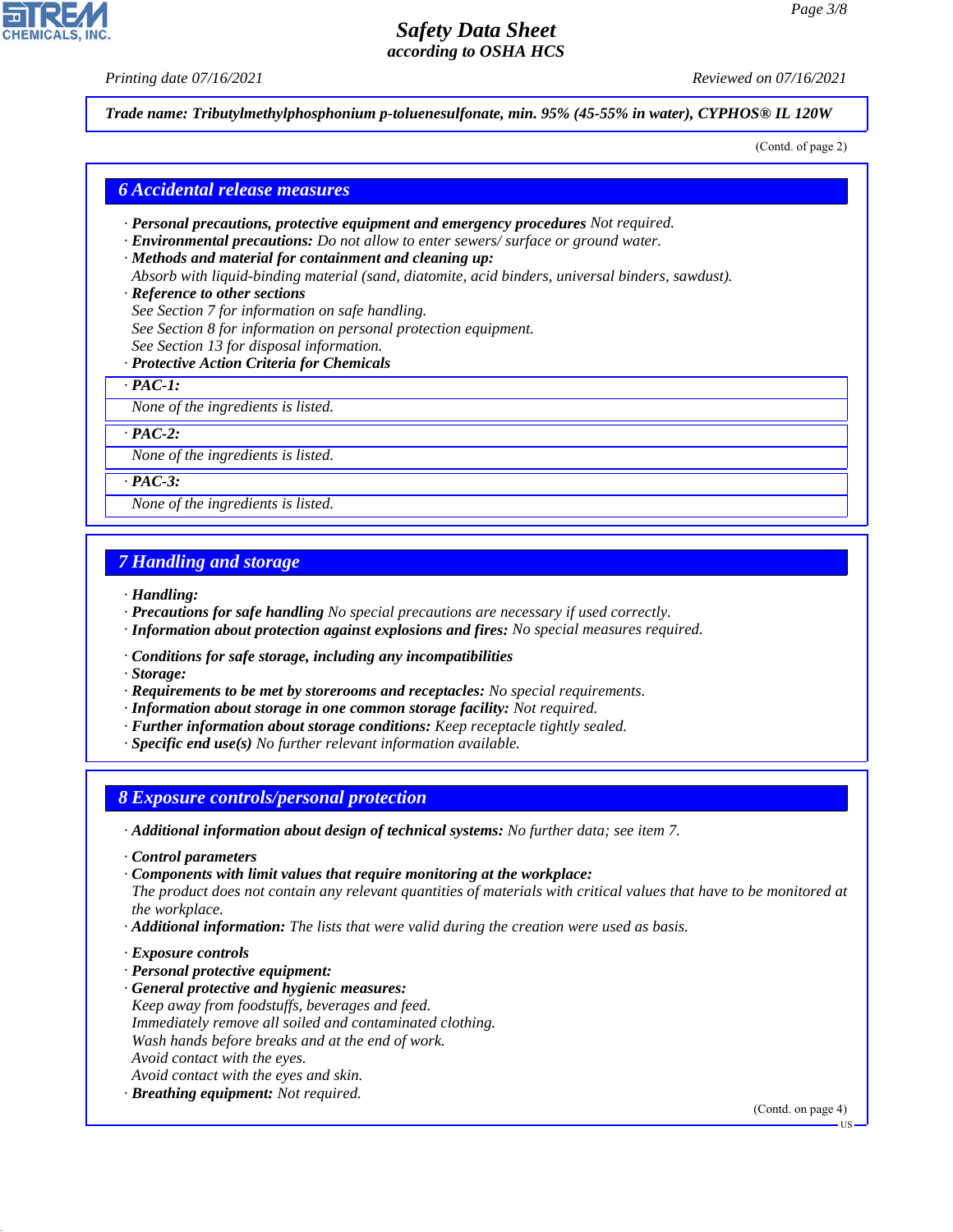**CHEMICALS, INC** 

*Printing date 07/16/2021 Reviewed on 07/16/2021*

(Contd. of page 3)

*Trade name: Tributylmethylphosphonium p-toluenesulfonate, min. 95% (45-55% in water), CYPHOS® IL 120W*

*· Protection of hands:*



\_S*Protective gloves*

*The glove material has to be impermeable and resistant to the product/ the substance/ the preparation. Due to missing tests no recommendation to the glove material can be given for the product/ the preparation/ the chemical mixture.*

*Selection of the glove material on consideration of the penetration times, rates of diffusion and the degradation · Material of gloves*

*The selection of the suitable gloves does not only depend on the material, but also on further marks of quality and varies from manufacturer to manufacturer. As the product is a preparation of several substances, the resistance of the glove material can not be calculated in advance and has therefore to be checked prior to the application. · Penetration time of glove material*

*The exact break through time has to be found out by the manufacturer of the protective gloves and has to be observed.*

*· Eye protection:*



44.1.1

\_R*Tightly sealed goggles*

| 9 Physical and chemical properties                                                                           |                                               |
|--------------------------------------------------------------------------------------------------------------|-----------------------------------------------|
| · Information on basic physical and chemical properties<br><b>General Information</b><br>$\cdot$ Appearance: |                                               |
| Form:                                                                                                        | Liquid                                        |
| Color:                                                                                                       | Light yellow                                  |
| $\cdot$ Odor:                                                                                                | Characteristic                                |
| · Odor threshold:                                                                                            | Not determined.                               |
| $\cdot$ pH-value:                                                                                            | Not determined.                               |
| Change in condition<br><b>Melting point/Melting range:</b><br><b>Boiling point/Boiling range:</b>            | Undetermined.<br>Undetermined.                |
| $\cdot$ Flash point:                                                                                         | Not applicable.                               |
| · Flammability (solid, gaseous):                                                                             | Not determined.                               |
| · Ignition temperature:                                                                                      |                                               |
| <b>Decomposition temperature:</b>                                                                            | Not determined.                               |
| $\cdot$ Auto igniting:                                                                                       | Product is not selfigniting.                  |
| · Danger of explosion:                                                                                       | Product does not present an explosion hazard. |
| <b>Explosion limits:</b><br>Lower:<br>Upper:                                                                 | Not determined.<br>Not determined.            |
| · Vapor pressure:                                                                                            | Not determined.                               |
| $\cdot$ Density:                                                                                             | Not determined.                               |
|                                                                                                              | (Contd. on page 5)                            |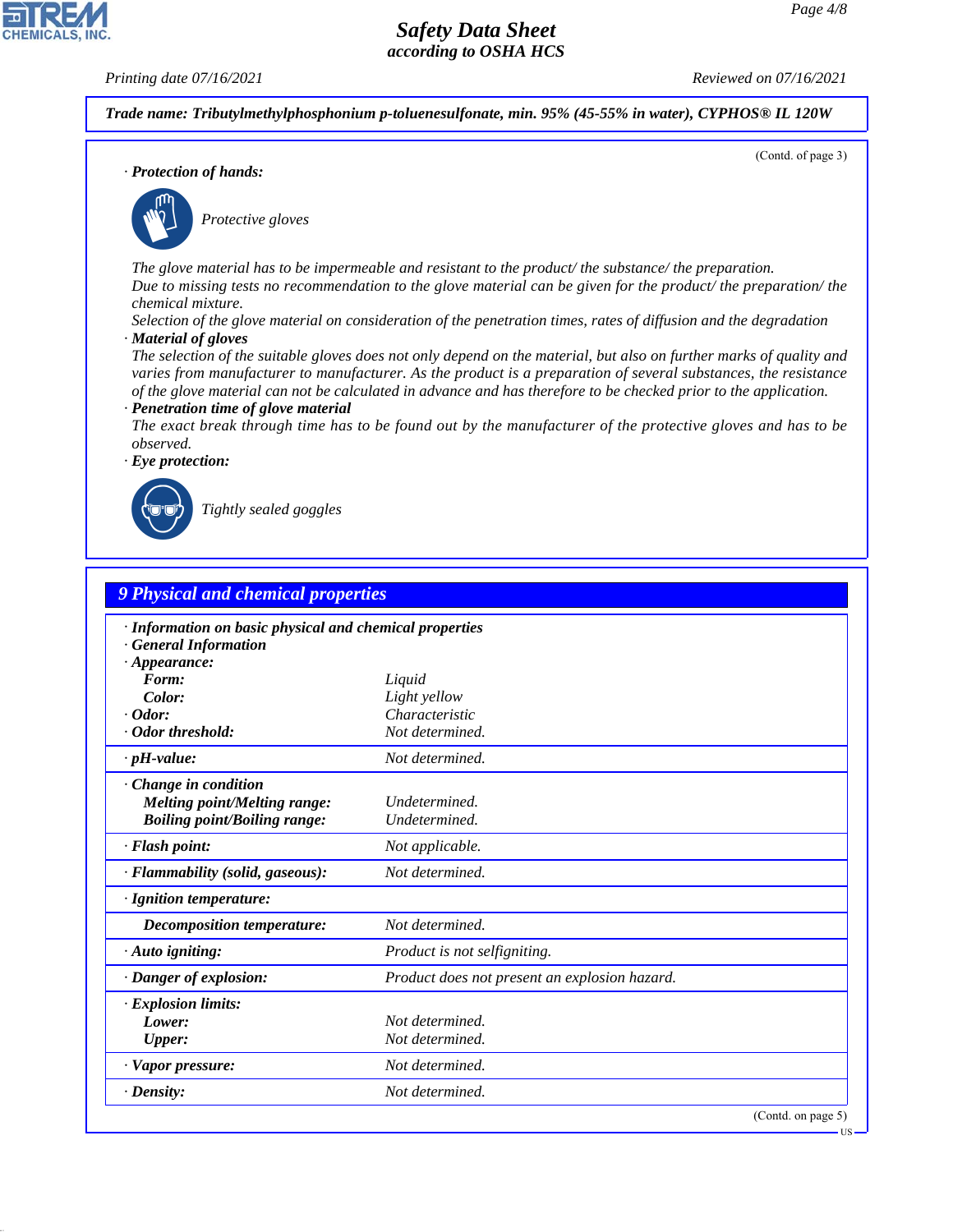*Printing date 07/16/2021 Reviewed on 07/16/2021*

*Trade name: Tributylmethylphosphonium p-toluenesulfonate, min. 95% (45-55% in water), CYPHOS® IL 120W*

|                                                            |                                            | (Contd. of page 4) |
|------------------------------------------------------------|--------------------------------------------|--------------------|
| $\cdot$ Relative density                                   | Not determined.                            |                    |
| · Vapor density                                            | Not determined.                            |                    |
| $\cdot$ Evaporation rate                                   | Not determined.                            |                    |
| $\cdot$ Solubility in / Miscibility with                   |                                            |                    |
| Water:                                                     | Not miscible or difficult to mix.          |                    |
| · Partition coefficient (n-octanol/water): Not determined. |                                            |                    |
| · Viscosity:                                               |                                            |                    |
| Dynamic:                                                   | Not determined.                            |                    |
| Kinematic:                                                 | Not determined.                            |                    |
| · Solvent content:                                         |                                            |                    |
| Organic solvents:                                          | $0.0\,\%$                                  |                    |
| <b>VOC</b> content:                                        | 0.0 g/l / 0.00 lb/gl                       |                    |
| <i>Solids content:</i>                                     | $100.0\%$                                  |                    |
| $\cdot$ Other information                                  | No further relevant information available. |                    |

# *10 Stability and reactivity*

- *· Reactivity No further relevant information available.*
- *· Chemical stability*
- *· Thermal decomposition / conditions to be avoided: No decomposition if used according to specifications.*
- *· Possibility of hazardous reactions No dangerous reactions known.*
- *· Conditions to avoid No further relevant information available.*
- *· Incompatible materials: No further relevant information available.*
- *· Hazardous decomposition products: No dangerous decomposition products known.*

# *11 Toxicological information*

- *· Information on toxicological effects*
- *· Acute toxicity:*
- *· Primary irritant effect:*
- *· on the skin: No irritant effect.*
- *· on the eye: Irritating effect.*
- *· Sensitization: Sensitization possible through skin contact.*
- *· Additional toxicological information:*

*The product shows the following dangers according to internally approved calculation methods for preparations: Harmful*

*Irritant*

44.1.1

## *· Carcinogenic categories*

*· IARC (International Agency for Research on Cancer)*

*None of the ingredients is listed.*

## *· NTP (National Toxicology Program)*

*None of the ingredients is listed.*

## *· OSHA-Ca (Occupational Safety & Health Administration)*

*None of the ingredients is listed.*

(Contd. on page 6)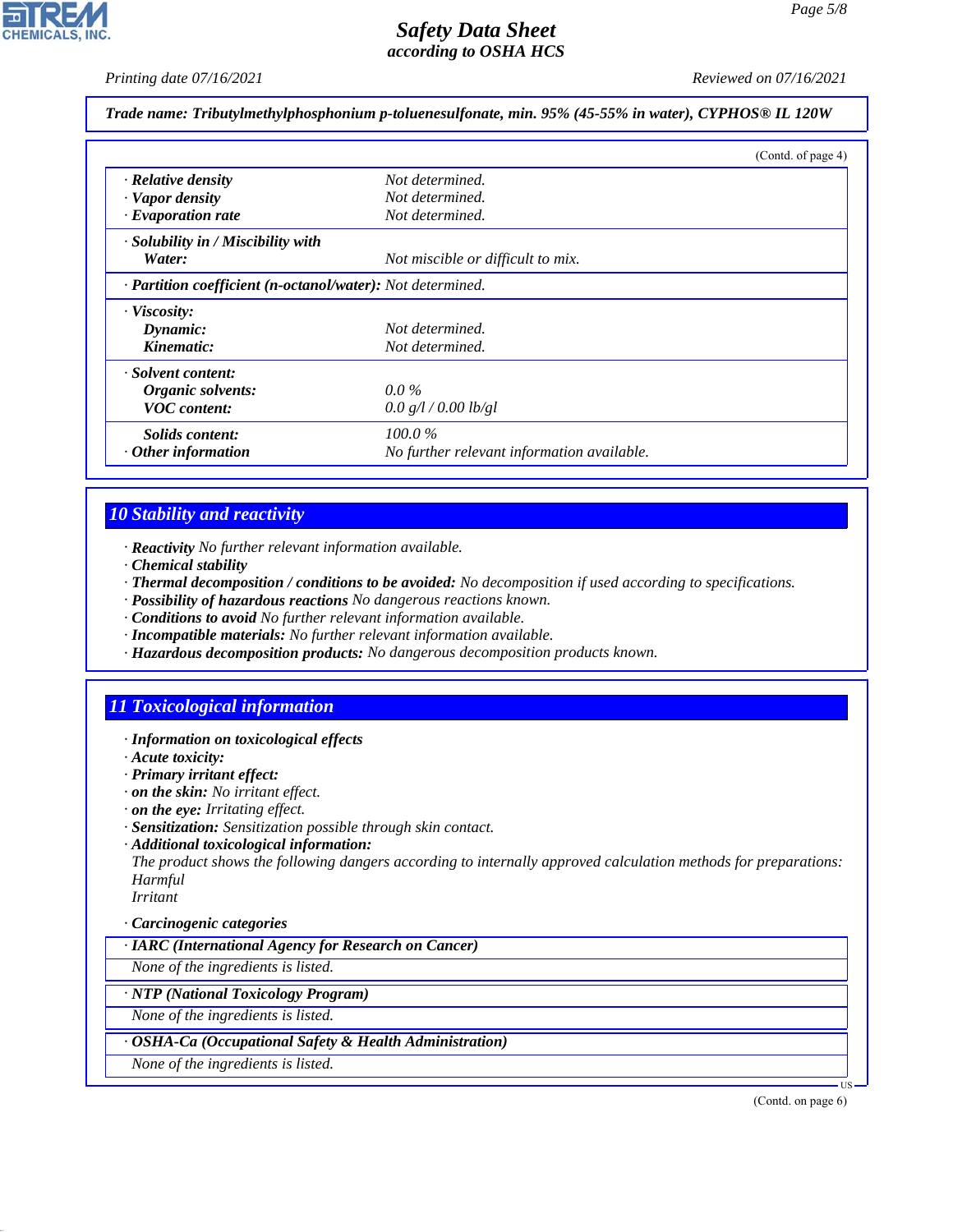*Printing date 07/16/2021 Reviewed on 07/16/2021*

**CHEMICALS, INC** 

*Trade name: Tributylmethylphosphonium p-toluenesulfonate, min. 95% (45-55% in water), CYPHOS® IL 120W*

(Contd. of page 5)

## *12 Ecological information*

- *· Toxicity*
- *· Aquatic toxicity: No further relevant information available.*
- *· Persistence and degradability No further relevant information available.*
- *· Behavior in environmental systems:*
- *· Bioaccumulative potential No further relevant information available.*
- *· Mobility in soil No further relevant information available.*
- *· Additional ecological information:*

*· General notes:*

*Water hazard class 1 (Self-assessment): slightly hazardous for water*

*Do not allow undiluted product or large quantities of it to reach ground water, water course or sewage system.*

- *· Results of PBT and vPvB assessment*
- *· PBT: Not applicable.*
- *· vPvB: Not applicable.*
- *· Other adverse effects No further relevant information available.*

## *13 Disposal considerations*

*· Waste treatment methods*

*· Recommendation:*

44.1.1

*Must not be disposed of together with household garbage. Do not allow product to reach sewage system.*

- *· Uncleaned packagings:*
- *· Recommendation: Disposal must be made according to official regulations.*

| <b>14 Transport information</b>                                                     |                 |  |
|-------------------------------------------------------------------------------------|-----------------|--|
| $\cdot$ UN-Number<br>· DOT, ADN, IMDG, IATA                                         | not regulated   |  |
| $\cdot$ UN proper shipping name<br>· DOT, ADN, IMDG, IATA                           | not regulated   |  |
| · Transport hazard class(es)                                                        |                 |  |
| · DOT, ADN, IMDG, IATA<br>· Class                                                   | not regulated   |  |
| · Packing group<br>· DOT, IMDG, IATA                                                | not regulated   |  |
| · Environmental hazards:                                                            | Not applicable. |  |
| $\cdot$ Special precautions for user                                                | Not applicable. |  |
| · Transport in bulk according to Annex II of<br><b>MARPOL73/78 and the IBC Code</b> | Not applicable. |  |
| · UN "Model Regulation":                                                            | not regulated   |  |

(Contd. on page 7)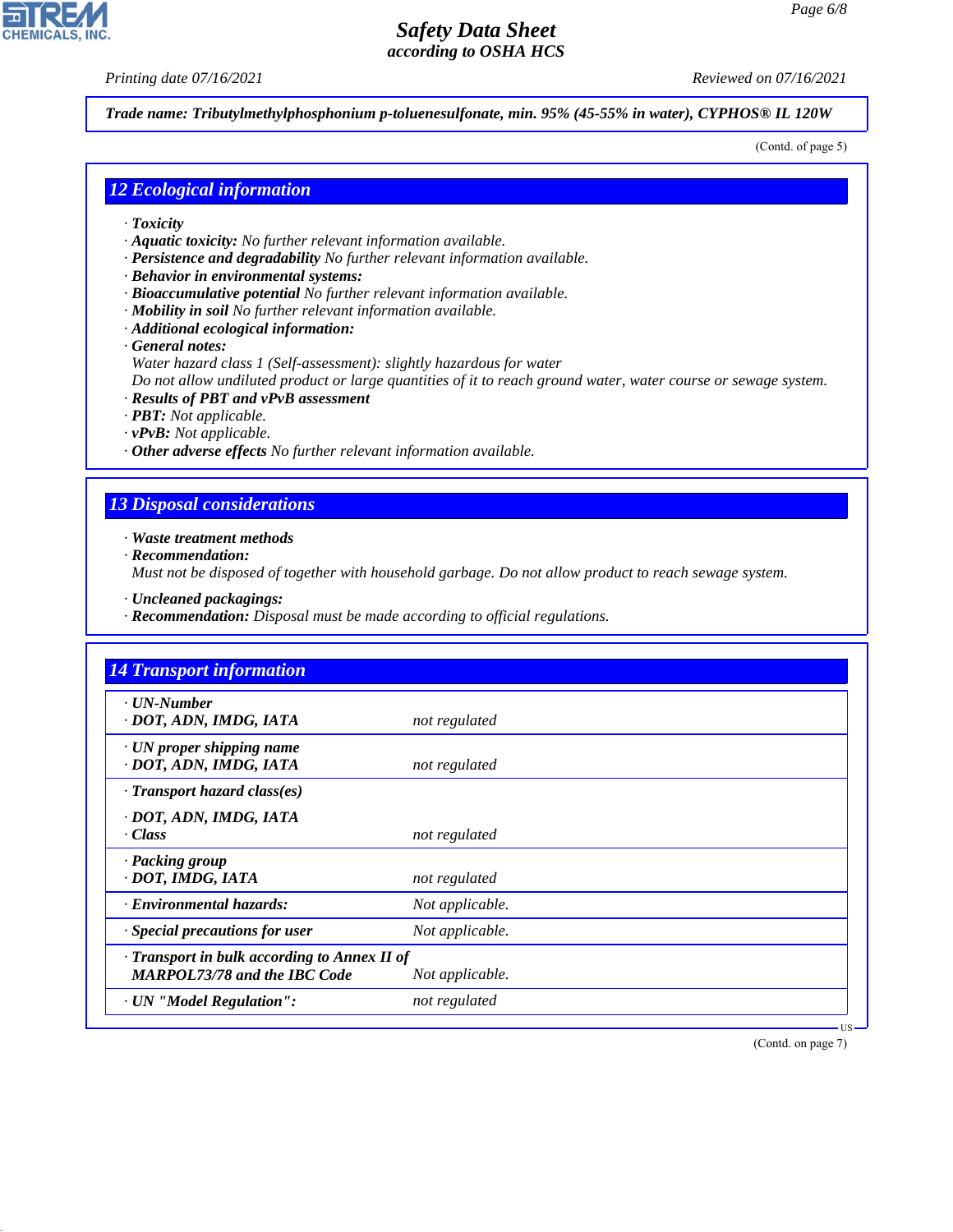*Printing date 07/16/2021 Reviewed on 07/16/2021*

**CHEMICALS, INC** 

*Trade name: Tributylmethylphosphonium p-toluenesulfonate, min. 95% (45-55% in water), CYPHOS® IL 120W*

(Contd. of page 6)

## *15 Regulatory information*

*· Safety, health and environmental regulations/legislation specific for the substance or mixture · Sara*

*· Section 355 (extremely hazardous substances):*

*None of the ingredients is listed.*

*· Section 313 (Specific toxic chemical listings):*

*None of the ingredients is listed.*

*· TSCA (Toxic Substances Control Act):*

*None of the ingredients is listed.*

*· Proposition 65*

*· Chemicals known to cause cancer:*

*None of the ingredients is listed.*

*· Chemicals known to cause reproductive toxicity for females:*

*None of the ingredients is listed.*

*· Chemicals known to cause reproductive toxicity for males:*

*None of the ingredients is listed.*

*· Chemicals known to cause developmental toxicity:*

*None of the ingredients is listed.*

*· Carcinogenic categories*

*· EPA (Environmental Protection Agency)*

*None of the ingredients is listed.*

*· TLV (Threshold Limit Value established by ACGIH)*

*None of the ingredients is listed.*

*· NIOSH-Ca (National Institute for Occupational Safety and Health)*

*None of the ingredients is listed.*

*· GHS label elements The product is classified and labeled according to the Globally Harmonized System (GHS). · Hazard pictograms*



44.1.1

*· Signal word Warning · Hazard statements H302 Harmful if swallowed. H319 Causes serious eye irritation. H317 May cause an allergic skin reaction. · Precautionary statements P261 Avoid breathing dust/fume/gas/mist/vapors/spray P280 Wear protective gloves / eye protection / face protection. P305+P351+P338 If in eyes: Rinse cautiously with water for several minutes. Remove contact lenses, if present and easy to do. Continue rinsing. P321 Specific treatment (see on this label). P301+P312 IF SWALLOWED: Call a POISON CENTER/doctor if you feel unwell.*

(Contd. on page 8)

US